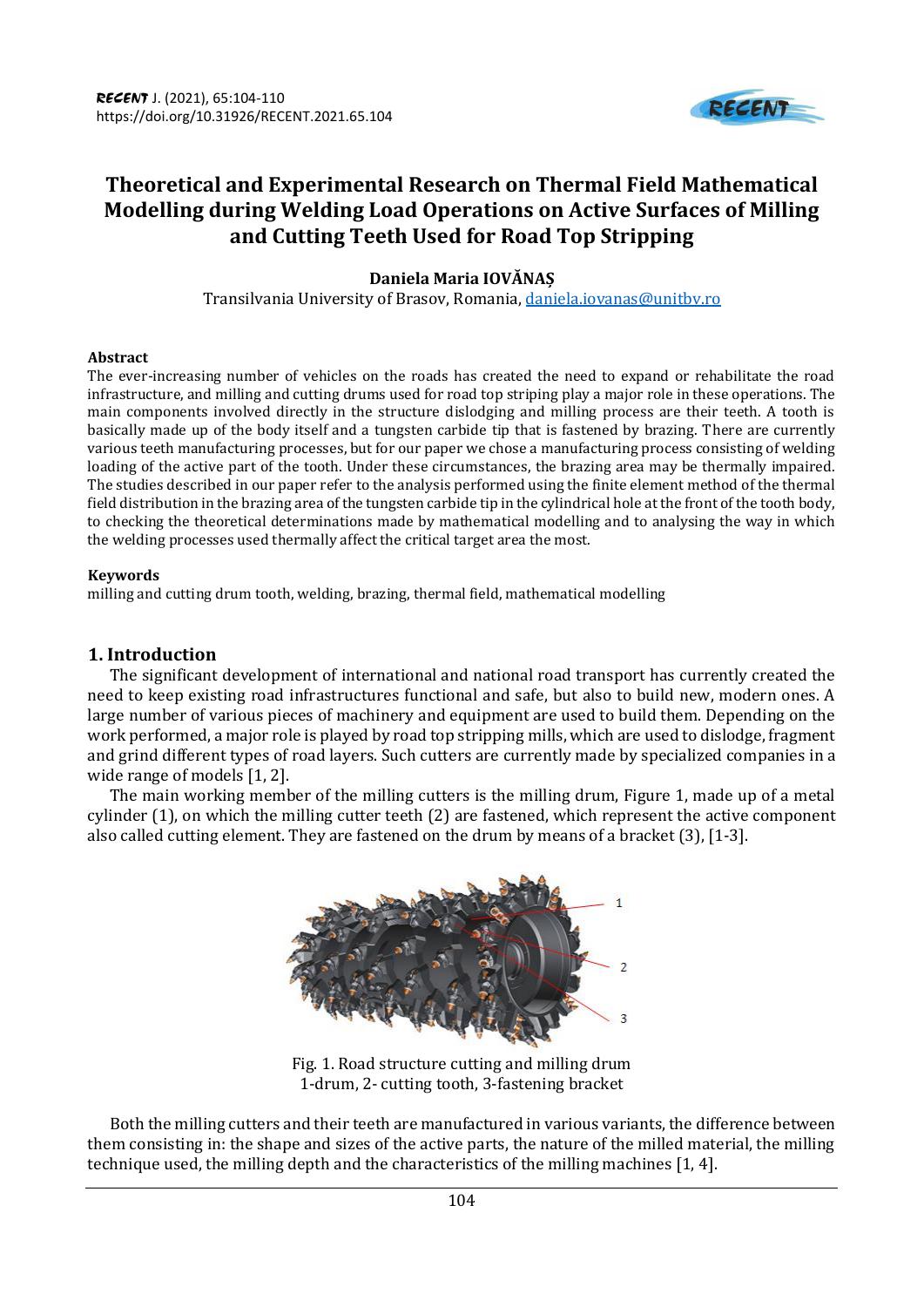Figure 2 shows the components of a milling cutter tooth [5].



Fig. 2. Components of a milling cutter tooth 1-tungsten carbide tip, 2-brazing disc, 3- body, 4-wear plate, 5- clamping sleeve

The body of the tooth is manufactured using different technologies depending on the manufacturer, being made of 41Cr4 (EN 10083-1) steel, in which the tungsten carbide tip is fastened by brazing.

Our research focused on the use of different manufacturing technologies by welding loading in the active area of intelligent anti-wear and anti-lock protection systems on rotation, while providing greater durability and reliability [6-8].

Figure 3 [1, 2] shows a cutting tooth with the two active areas, namely the tungsten carbide tip (1) and the frustoconical section of the cutting tooth body (4), our aim being to increase its wear resistance by depositing, by welding, annular cords (2) of adequate width and thickness, with high wear resistance and self-locking protection while rotating around its own axis [7-9].



Fig. 3. Loaded cutting tooth

1- tungsten carbide tip, 2- annular cords achieved by welding loading, 3-brazing area of the tungsten carbide tip in the front hole, 4- frustoconical section of the cutting tooth

The welding processes used in the research to load the annular cords of the active tapered section of the cutting tooth body, as well as the filler materials used in our experiments are shown in Table 1 [1].

| Table 1. Filler materials and procedures used in our experiments |                    |                  |
|------------------------------------------------------------------|--------------------|------------------|
| No.                                                              | Welding procedure  | Filler material  |
|                                                                  | MIG-MAG            | FILEUR DUR 606 B |
|                                                                  | <b>WIG</b>         | FILEUR DUR 606 B |
|                                                                  | <b>WIG</b>         | VTCr2.5TiD       |
|                                                                  | Oxyacetylene flame | VTCr2.5TiD       |

Table 1. Filler materials and procedures used in our experiments

### **2. Experimental Research**

The study described in our paper refers to the detailed analysis of the thermal field that occurs during and after the welding loading operation of the frustoconical surface of the cutting teeth, particularly in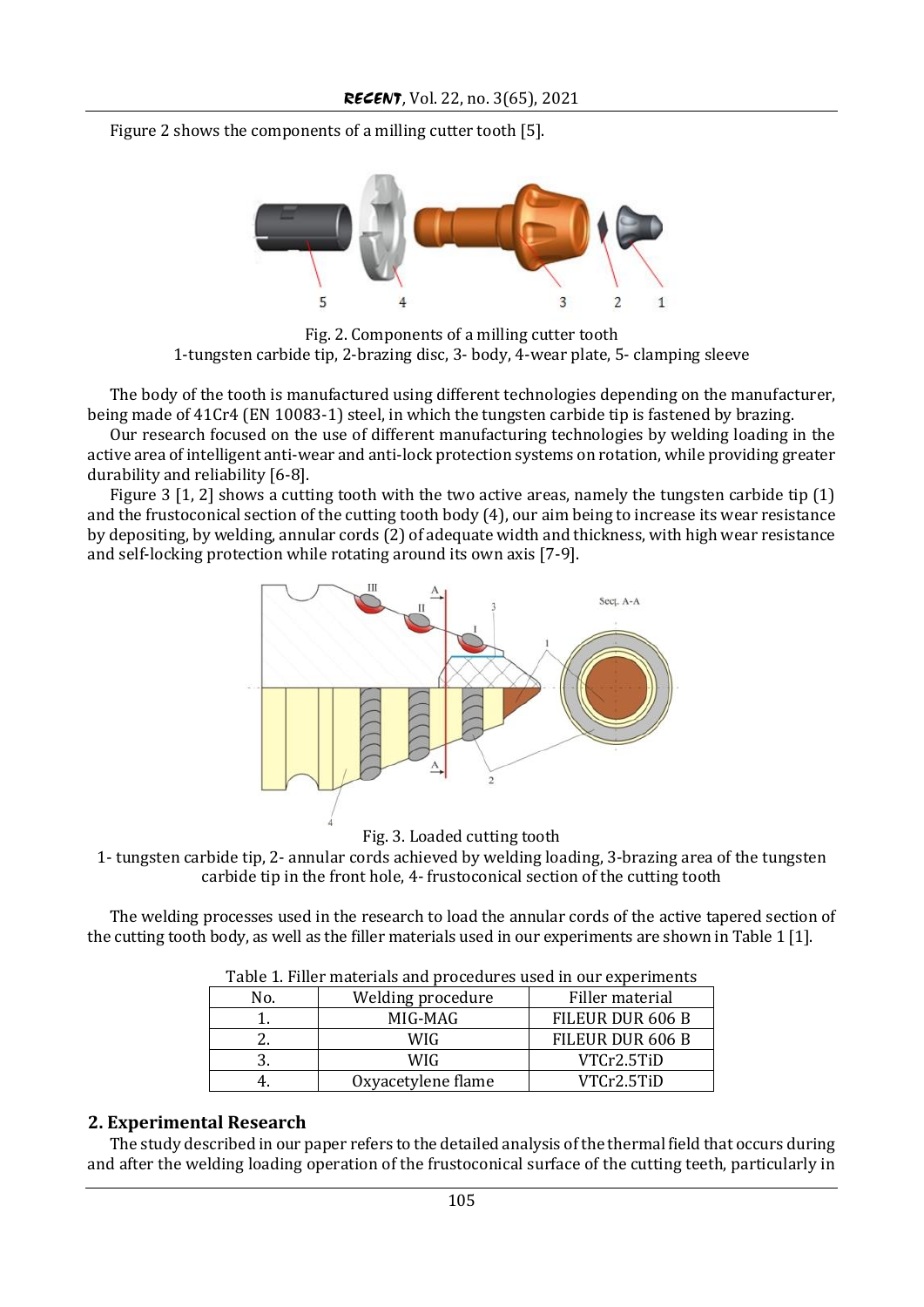the first circular cord deposited in the frustoconical area. We analysed how the fastening brazing area of the tungsten carbide tip in the cylindrical hole made in the front part of the cutting tooth is thermally affected. During its manufacture, the disc is fastened by CIF brazing, using a silver-based brazing alloy with a melting temperature ranging from 710 to 720 °C. The distance between the brazed area and the active outer surface of the cutting tooth body, in its front part, varies depending on the type of tooth and its taper, where deposits of annular welded cords with different filler materials were made (Figure 3) by means of the procedures shown in Table 1.

The deposits made (Figure 3) consisted of two (three) annular welded cords, in the frontal area (I-above the brazed disc), at the foot of maximum taper of the active area of the tooth (II) and, in some situations (depending on its type), mid-way (III) between the annular cords. Obviously, the cord that thermally affects the brazed area of the tungsten carbide tip the most is the annular cord at the front, in area I.

In order to know as accurately as possible the thermal field produced by the first cord (area I), we conducted a theoretical analysis, using finite elements; of the way it extends, for each of the welding processes used for loading.

## **2.1. Thermal field analysis**

Simulating heat transfer in welded joints, in the case of a mobile heat source, requires fine discretization over a width area including the weld cord, along the entire length of the weld. Figure 4 shows the discretization network of the analysed tooth.



Fig. 4. Model discretization network

In the quasi-stationary phase of the welding process, the thermal field stabilizes, the extension of the thermally influenced area being the same for the moments starting with *t* = 4 s.

Figures 5 and 6 show the shape of the welding bath and the isotherms of the thermal field through the part from both a side and a front view.

The cross section in Figure 6 shows temperature distribution through all three bodies: the knife body, the tungsten carbide tip and the brazing disc. It is interesting to analyse the evolution over time of the temperature in the brazing disc, taking into account the fact that its peak value must not exceed 720 °C. This is also shown in Figures 7-11.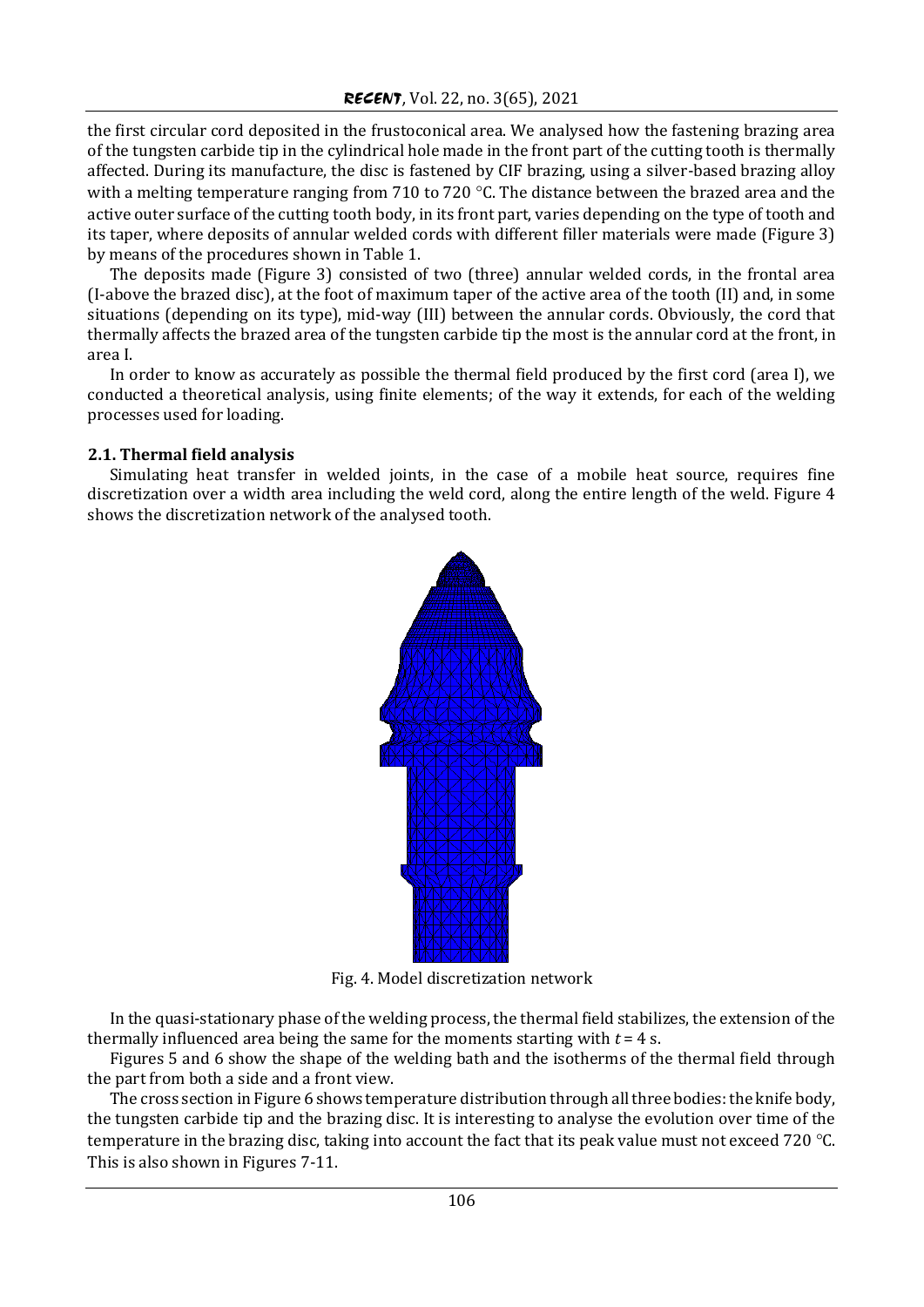

Fig. 5. Thermal field at  $t = 65$  s - 3D side view Fig. 6. Thermal field at  $t = 65$  s - 3D front view



Fig. 7. Thermal field in cross section









Fig. 9. Temperature variation graph in a node located at the top of the brazing disc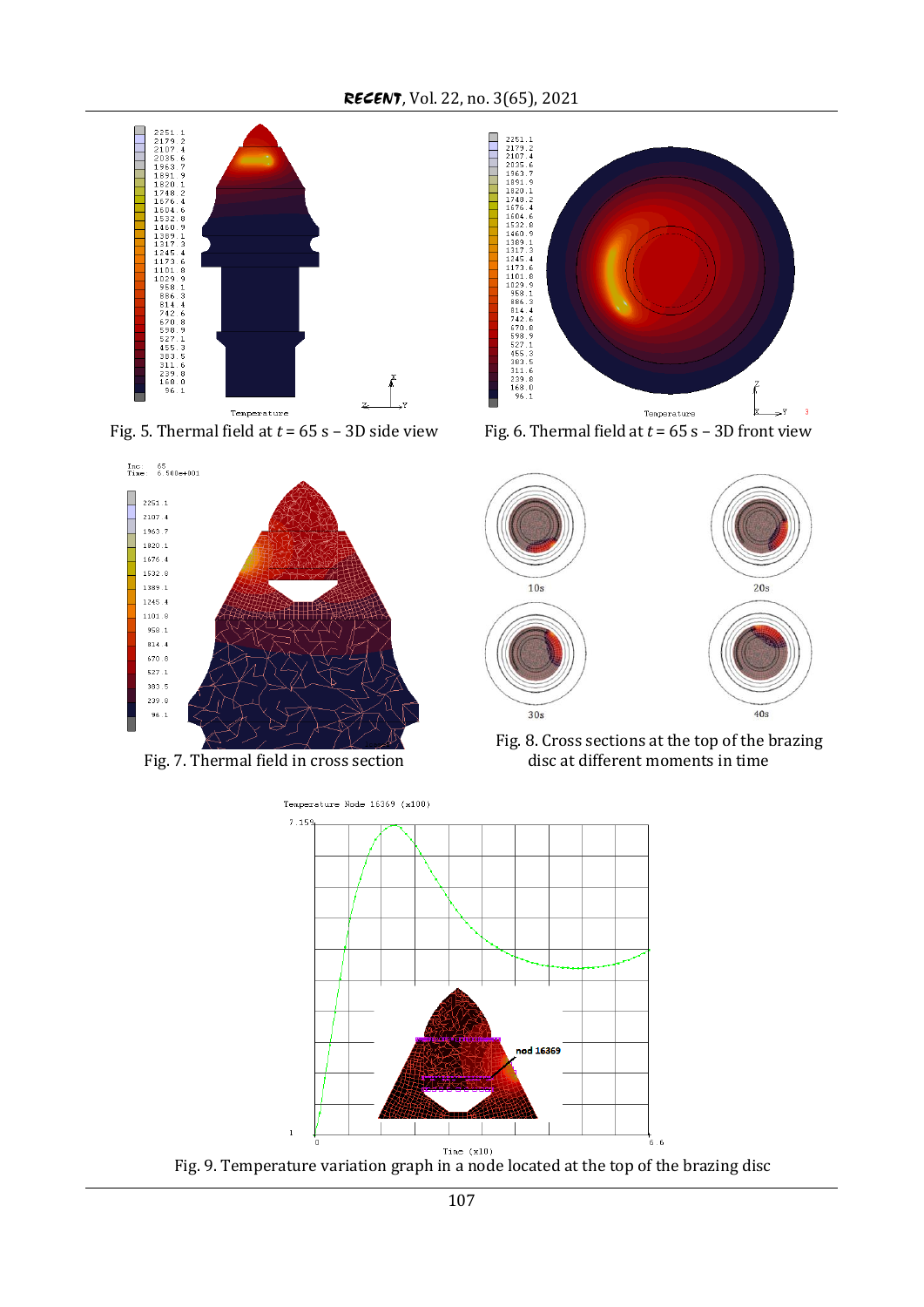*RECENT*, Vol. 22, no. 3(65), 2021



According to the information above, the suggested modelling takes into account the temperature variation of the physical-mechanical properties of the 41Cr4 (EN 10083-1) steel, which leads to obtaining very precise solutions in terms of thermal field values and distribution.

## **2.2. Experimental determination of the thermal field**

The experimental assembly in Figure 12 consisted of a thermocouple placed in a calibrated 8 - 15 mm deep hole made in the frontal area of the tooth body in the brazing area of the tungsten carbide tip (below the area where the annular welded cord is loaded in the frontal part).



Fig. 12. Experimental assembly for measuring the temperature in the frustoconical area 1- cutting tooth, 2- rotation and positioning device, 3-welding head, 4-thermocouple, 5- data acquisition board, 6-PC

The recording of the experimental data in Figure 13 reveals the temperature variation over time when welding loading the first cord by the MAG (Figure 13, a), WIG (Figure 13, b, c), and oxyacetylene flame (Figure 13, d) processes.

# **3. Results and Discussions**

The analysis of the experimental measurements of the peak temperatures reached in the brazing area, summarized in Figure 14, correlated with the hardness and metallographic determinations performed on the loads made on the active tapered area of the cutting teeth, by the welding processes used [6], reveals that the welding process that thermally affects the brazed area the most is the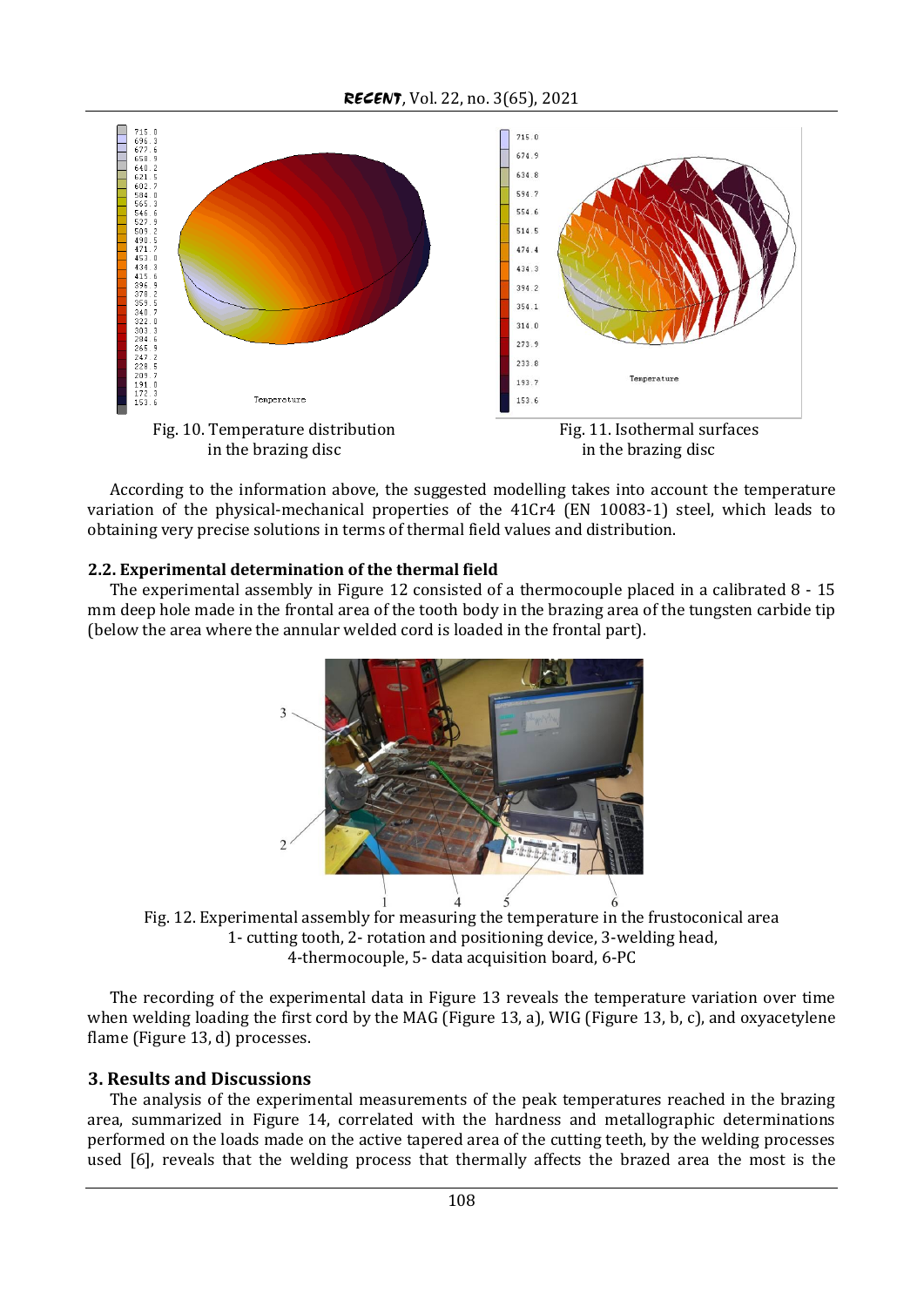oxyacetylene flame, with a high risk of significantly weakening the brazing area of the tungsten carbide tip in the front hole. Instead, the process, correlated with the filler material used - the VTCr2.5TiD tubular rod - achieved the highest hardnesses and kept the tungsten carbide particles almost intact, enhancing the intended effect of increasing the wear and self-locking during rotation resistance of the cutting teeth.



Fig. 13. Temperature variation over time when loading the first cord a) MAG - FILEUR DUR 606 B; b) WIG - FILEUR DUR 606 B; c) WIG - VTCr2.5TiD; d) oxyacetylene flame - VTCr2.5TiD



Fig. 14. Peak temperatures reached in the brazing area by the welding loading methods used (1 – MAG - FILEUR DUR 606 B; 2 – WIG - FILEUR DUR 606 B; 3 – WIG - VTCr2.5TiD; 4 – oxyacetylene flame - VTCr2.5TiD)

The WIG welding process, which uses the VTCr2.5TiD tubular rod, achieved the best results, both in terms of temperatures reached in the brazing area, below the critical one, and in terms of hardness and the intended effect of increasing wear and self-locking on rotation resistance.